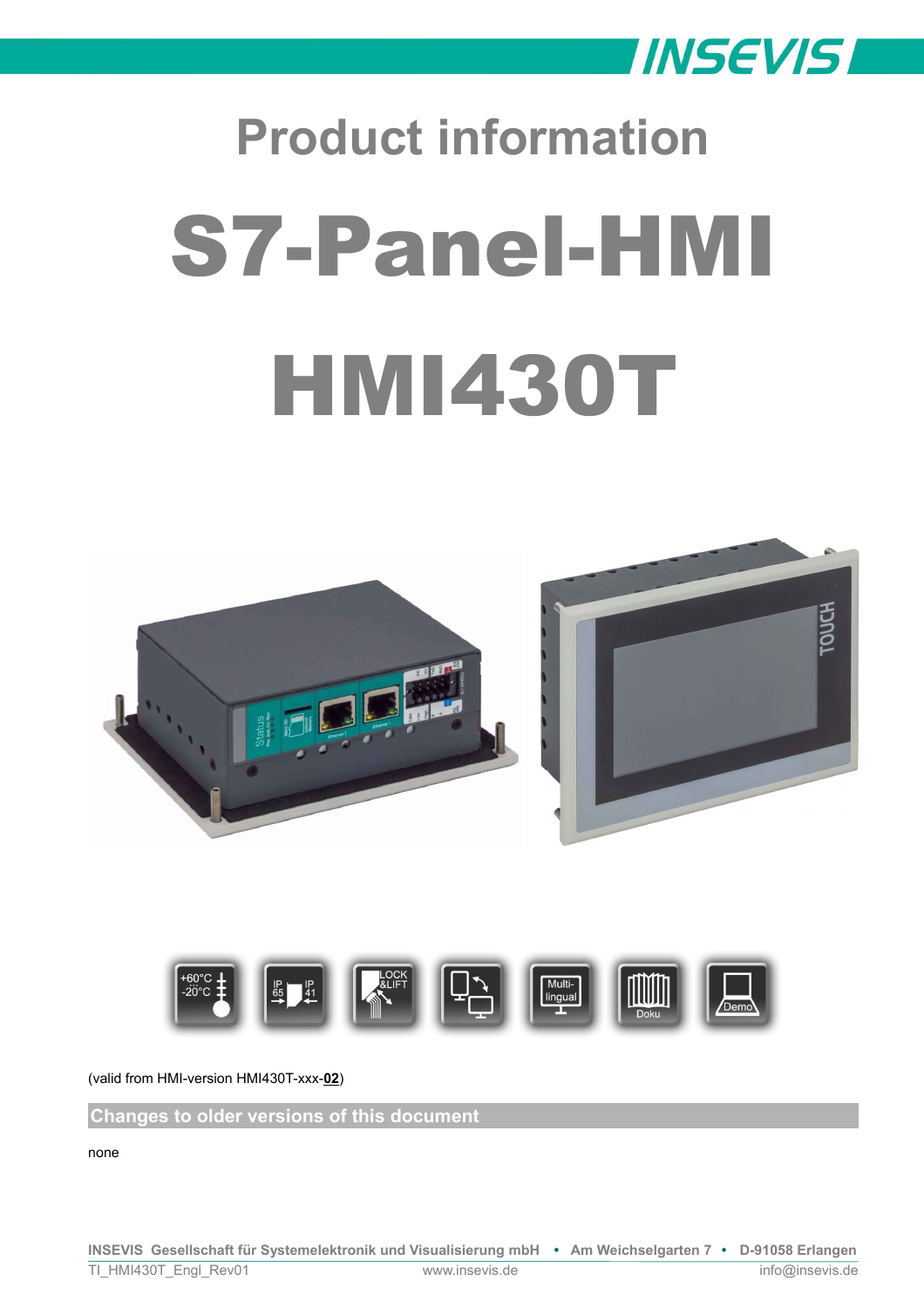# **INSEVIS**

# **Description**

# **S7-Panel-HMI with**

- 4,3" TFT display (480x272 pixel) - resistive touch (front protection class IP65)

# **Standard configuration:**

# **Ethernet with**

- RFC1006 (S7-communication), - Send/ Receive via TCP and UDP, - Modbus TCP

**State LEDs** for Power, Battery, Error, Run

**Inserting stripes**  - for Logo and identification (thereby customized adaption possible easy)

# **Scope of delivery:**

- Mounting kit with

grounding terminal i<br>- Technical data sheet



Figure above: View to rear side and connections sides of HMI430T (horizontal use)

*Figure below: CPU-connections of all Panel-HMI with CPUs type T*

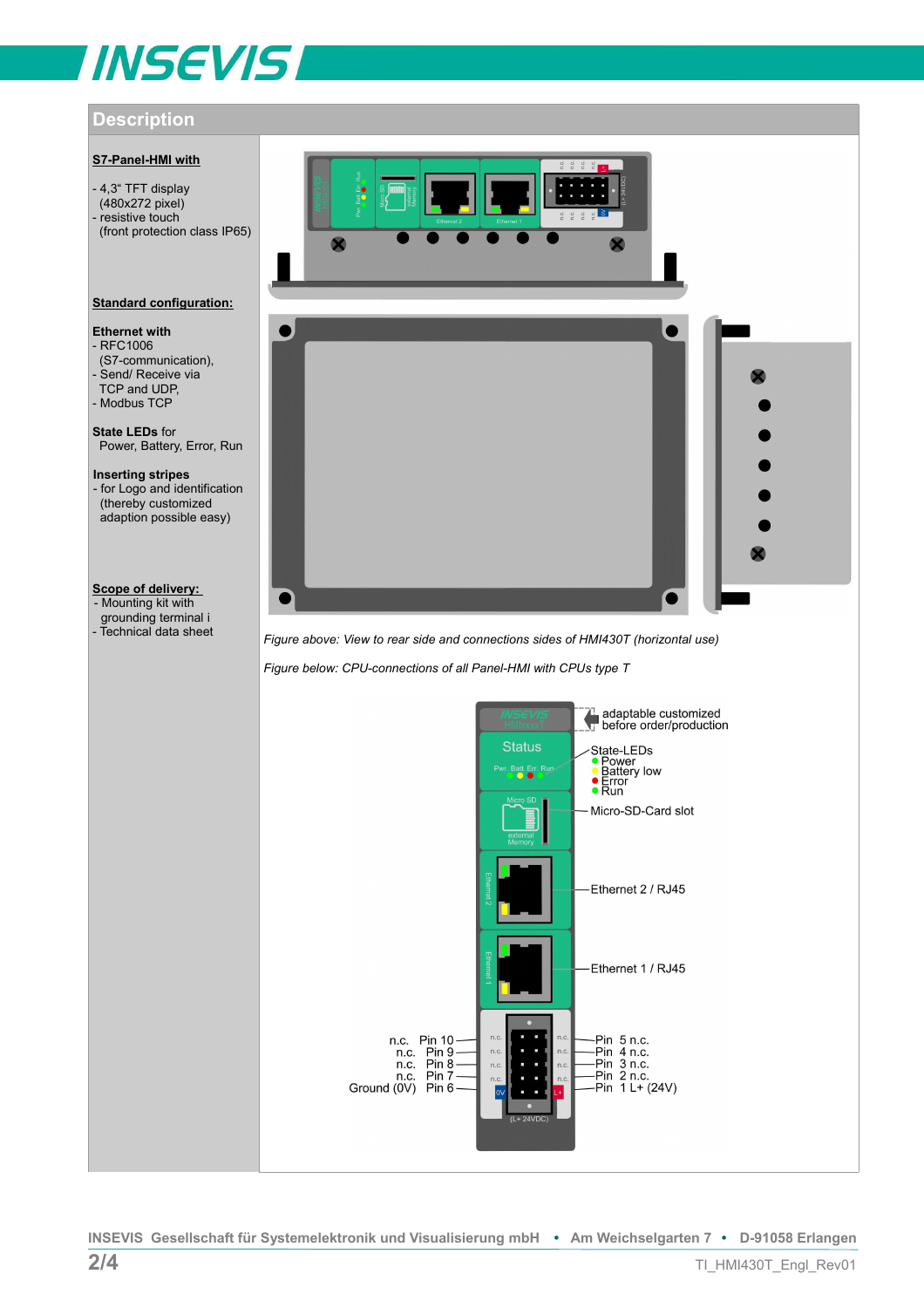

| <b>Technical data</b>                                                        |                                                                                                                                   |
|------------------------------------------------------------------------------|-----------------------------------------------------------------------------------------------------------------------------------|
| Dimensions $W \times H \times D$ (mm)<br>Cut out $W \times H$ (mm)<br>Weight | 40 x 100 x 45<br>118 x 84<br>ca. 450g                                                                                             |
| Operating temperature range<br>Storage temperature range                     | -20°C  +60°C (without condensation)<br>$-30^{\circ}$ C $+80^{\circ}$ C                                                            |
| IP-protection class<br>front panel<br>rear side                              | <b>IP65</b><br><b>IP41</b>                                                                                                        |
| Connection technology                                                        | removable connector with 2 lift arms or 2 bolt flanges<br>(cage clamp technology) for cross section up to max. 1,5mm <sup>2</sup> |
| Load voltage L+                                                              | 24V DC (11 V  30V DC)                                                                                                             |
| Current consumption<br>Power dissipation                                     | 150mA  300mA<br>4W (typ.)  7,5W (with Profinet)                                                                                   |
| Start-up current                                                             | < 3A                                                                                                                              |
| Diagonal of display (inch)<br>Display resolution (pixel)                     | 4,3" (111mm)<br>480x272 pixel (16:9-format)                                                                                       |
| Display unit<br>Operating unit                                               | TFT display with 16Bit colours<br>analog resisitive touch screen                                                                  |
| Visualization tool<br>unit to reference there                                | VisuStage<br><b>HMI430T</b>                                                                                                       |
| <b>Technical data</b>                                                        | <b>CPU</b>                                                                                                                        |
| CPU-type                                                                     | <b>CPU-T (HMI430T)</b>                                                                                                            |
| Flash<br>internal - for visualization<br>external memory                     | 48 MByte<br>Micro SD, up to max. 8 GByte (only for archiving)                                                                     |
| Ethernet<br>(protocols)                                                      | 2x Ethernet: (switch or separated ports):<br>10/100 MBit with parts of CP343 functionality<br>(RFC1006, TCP, UDP, Modbus-TCP)     |